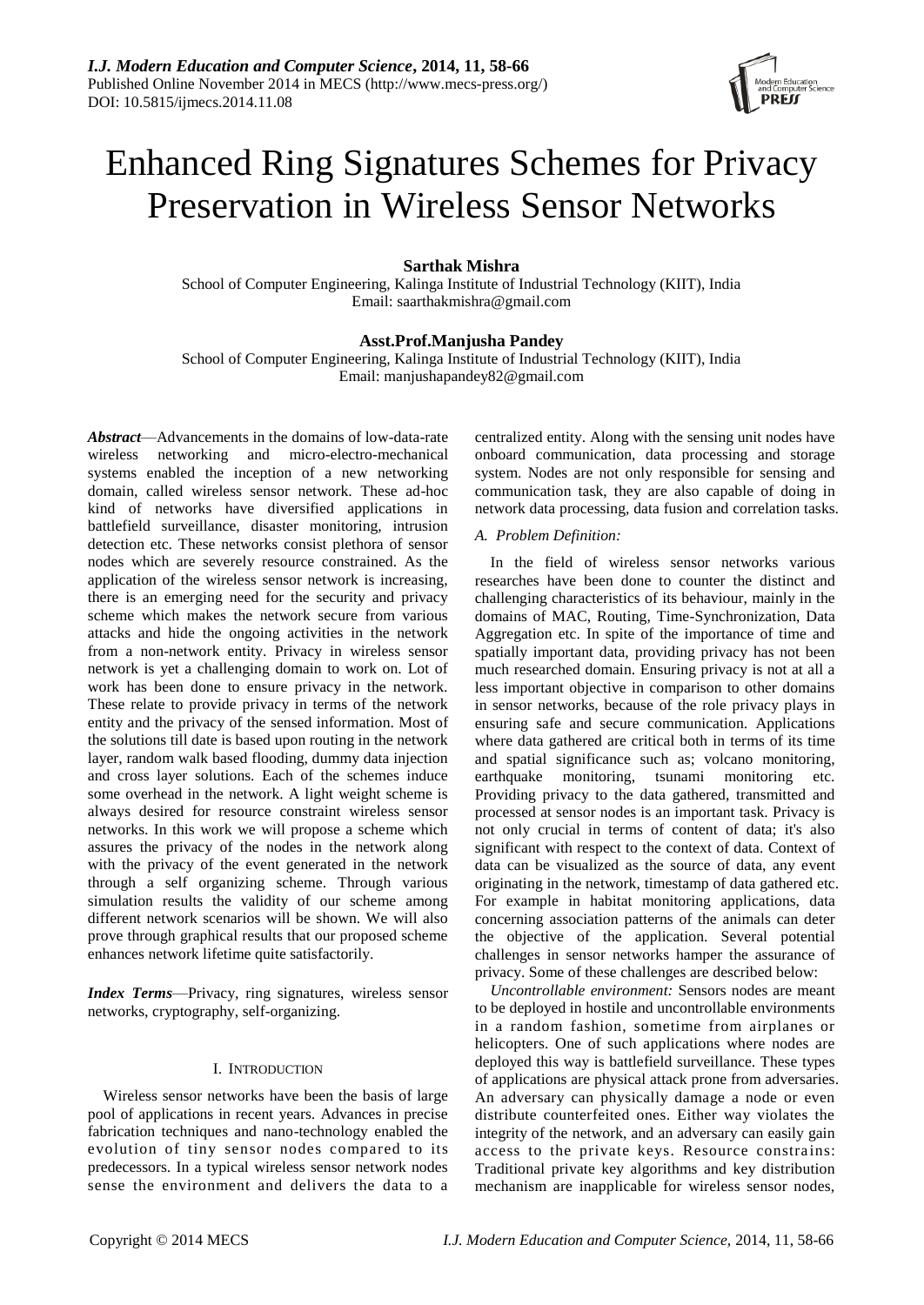due to its severe resource limitations, mainly in terms of processing, memory and energy. This creates additional constraints to ensure privacy.

Topological constrains: Unique topological nature of wireless sensor networks makes them vulnerable to attacks on context-oriented privacy. Nodes closer to the sink node work as data forwarder to sink and they even generate and send their own data to the sink node. These nodes passes high amount of traffic. This kind of bizarre traffic pattern of sensor networks helps any adversary having the power of global traffic analysis to exploit the privacy of sink node or any node of significant interest. This hinders the basic objective of any sensor network.

*A Data Oriented Privacy:* Data oriented privacy focuses on proving protection to data items. By data items we not only mean the data collected but also the queries sent from outside authorities to the sensor network. Both data and queries can be corrupted by attackers to get critical information as well as injecting false information within the network. Two different kind of adversaries can affect data privacy; external and internal. An external adversary is one who sits outside of the network and tries to eavesdrop to data communication between any two nodes. This kind of unlawful behaviour can be mitigated by using traditional encryption schemes. Another kind of adversary is the internal adversary. These are the malicious nodes by antagonist entities; they can easily inject polluted information into the network through these nodes. In these kinds of attacks keys get compromised and so the very objective of providing privacy within the network. Research works done so far to ensure data-oriented privacy can be classified in two ways:

Privacy Protection during data aggregation: Data aggregation is the technique through which large volume of data can be compressed and fused to produce small amount of data that can eventually lead to lower traffic load in the network. This process works in a dual way in terms of privacy. External adversaries can be fooled by compressing data to a great extent and making it tough to compromise the integrity of data. Although the same process makes privacy vulnerable against internal adversaries.

Privacy of data Query: Securing the data queries sent to the network for obtaining results is a also a significant interest for the attackers. These queries can be tracked to check the activities happening inside the network and which zone is of much interest.

Most of the recent literatures concerning data privacy in wireless sensor networks are based on cryptographic techniques although primitive works on privacy mostly dealt with non-cryptographic techniques such as routing, virtual ring creation etc. Cryptographic techniques are important with respect to privacy in sensor networks, as they are light weight and largely affect the network lifetime. There are many generalized approaches to provide privacy of node and data in sensor network while ensuring efficient resource consumption.

- 1. TESP2: Timed Efficient Source Privacy Preservation Scheme for Wireless Sensor Networks
- 2. EDPPS: An Energy-efficient Data Privacy Protection Scheme for Wireless Sensor Networks
- 3. An ID-based ring sign encryption scheme for wireless sensor networks
- 4. DP2AC: Distributed Privacy-Preserving Access Control in Sensor Networks
- 5. Preserving Source-Location Privacy in Wireless Sensor Networks
- 6. RiSeG: A logical ring based secure group communication protocol for Wireless Sensor **Networks**

# *B. Context Oriented Privacy*

The main focus of context oriented privacy is to ensure privacy of context related information such as location and time. Location can refer to node location or data origin locality. If an challenger can detect the spot of sink or the area where event occurred then it can easily attack the network. The attacker can potentially destroy the whole network or can even peak into the data transmitted by knowing the origin location. Ensuring timing privacy is another critical measure, concerning the time when data originated at the source node and when it reaches to the destination. If an attacker gets information of the time when these things happen in the network, then it can easily induce important information from the network. In a typical mobile target tracking application an adversary would try to get the time when the target passes through a particular zone and can infer significant knowledge to deduce the movement pattern. In case of context-oriented attacks there are two different types of attackers, local and global attackers. Local attackers can attack only a limited part of a sensing area. Whereas attackers with high antennas and other mechanisms called the global attackers can attack large portion of the network. Securing context-sensitive data can be done through two ways: securing location of crucial sensor nodes viz. data source or sink and securing the timestamp when important data are generated. There are many generalized approaches to provide context privacy of node and data in sensor network while ensuring efficient resource consumption.

1. Group Signature: In this fast moving technology, where many applications runs simultaneously by many users, there is always a requirement for the validation and authenticity of messages received, so that forged messages that seemingly appear to be valid, can be easily detected. Digital Signatures, which is a mathematical scheme for demonstrating the authenticity and validity of a message or a document, provides solution to such problems. A typical digital signature scheme consists of three algorithms: Key generation, A signing algorithm and a Verifying algorithm. So Digital signature does not procure the privacy of the signer and verifier, if they wish to keep the same.

There are many applications in the real life, where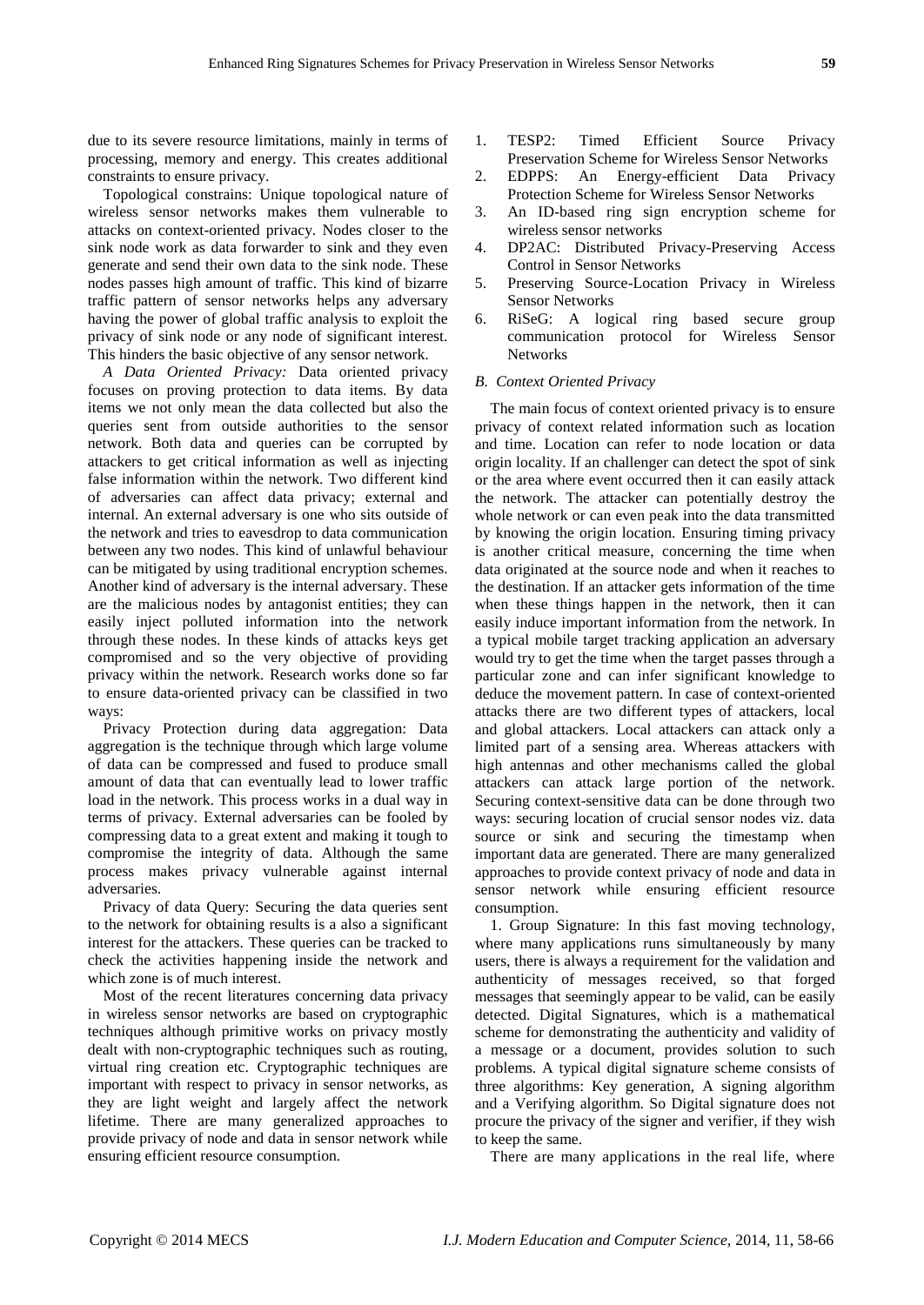privacy is required for signer and verifier. In such instances, additional work is required, to preserve the identity of the signer from the verifier. Group Signature provides solution to such applications. Group Signature uses the public key for verification of the signatures generated by group members which are also the signers. The verifier in the group can validate the signature without extracting the identity of the specific signer. The disadvantage of such schemes is that, group signatures require a setup phase of the group members hence not dynamic. Also the privacy of the group signature depends on the group manager, where the privacy of the signers can be revoked by the misbehaving signers using the extra trapdoor information stored with the group manager. The disadvantages of group signatures are resolved in ring signatures. The concept was first given by Rivest, Shamir and Tauman.

2. Ring Signatures are special type of group signatures without any trusted group managers which only have users and no managers. Group Signatures are used in applications where the group members agree to cooperate, where as ring signatures are used in applications where the group members are non-cooperative. Both group signature and ring signatures carry the property of signer ambiguity but the ring signature does not require prearranged group of users, no requirement for settings, changing and deleting group members, no requirement of distributing keys and most importantly , no way to revoke the identity of the actual signer, unless the signer himself decides to expose himself. Hence ring signature is said to improve the privacy preserving capability of group signatures by eliminating the requirement of a group manager and allowing signers to create group membership without the knowledge of the other members' identities and public keys.

#### II. RING SIGNATURE AND RELATED STUDY

Ring signature is the most flexible self-organizing scheme for ensuring privacy of the signers and verifiers. Typically any set of possible signers who may wish to sign is called a ring. In a ring signature, there is one signer who initiates the ring signature process. This actual signer is designated as signer of the ring. Other members of the ring who does not initiate the signing process are called non-signing members. The step by step procedure of any ring signature generation is mentioned below: Ring Sign**:** (m,P1,P2,....Pr,s,Ss) With the public keys P1,P2,....Pr corresponding to r ring members, along with secret key Ss which is the sth member (actual signer) produces a ring signature σ for the m message . The signer uses a algorithm in probabilistic approach for the signature generation.

*Ring Verify***:** (m, σ) The verifier accepts a message m and a signature  $\sigma$  including all the public keys of all the possible signers if its true else reject it. Ring signature verification is a deterministic algorithm. The security requirements of ring signature are:

*Signer Ambiguity:* The probability that a verifier will be unable to determine the real signer of a ring with size r, is greater than 1/r. Hence the anonymity in the ring signature is almost limited, and can be computed or may be unrestricted. When the verifier is a competitor of the ring and not the actual signer, then it can guess the actual signer with probability not greater than  $1/(r-1)$ .

*Correctness***:** When a signer generates a ring signature with any signature scheme correctly, the verifier satisfies the verification equation.

*Unforgeability***:** Ring signature poses the strongest definition of enforceability. Any non-ring member trying to forge a ring signature, on behalf of other n ring members, where he himself is not part of the message and being successful is negligible. So members who are not part of the signature cannot forge any message.

# *A. Generation of Ring Signature*

In the following section, the formal way of ring signature generation and verification procedures are discussed:

- 1. *Choosing a key*: The first step of ring signature generation is choosing a key. The role of the signer is to compute the symmetric key k which is defined as the hash of the message m to be signed: $k = h(m)$ The more complicated version of k is computed as h(m,P1,....Pr). The security of the signature is enhanced with the more complicated hash functions. However, a simple hash is also secure as given above.
- 2. *Selection of random value:* After selection of hash function, the signer selects an initialization also called glue value *v* uniformly at random from *f0,1gb*.
- 3. *Pick Random xi's*: The signer has to select random values for its other ring members  $1 < i < r$ ,  $i6=s$ , from *f0, 1gb* uniformly and independently; where r is the number of members in the ring, and computes  $yi = gi(xi)$ .
- 4. *Solve for ys*: After this, the signer solves the ring equation for ys: Ck;  $v(y1; y2; ...yr) = v$  It is an assumption that, for any given arbitrary values for the other inputs, ys has a unique value to satisfy the equation which can be efficiently computed.
- 5. *Signer inverts the trap-door permutation:* The signer obtains xi, by using its knowledge of his trapdoor in order to invert *gi* on  $yi : xs = gs^{-1}(ys)$
- *6. Output of ring Signature:* The signature on the message m after signing process is defined by the *(2r +1) tuple: (P1; P2;:::Pr; v; x1; x2:::; xr)*

### *B. Verification of Ring Signature*

After generation of the ring signature, it goes to the verifier. A verifier upon receiving the signature for the message *m* in the  $(2r + 1)$  tuple format (P1; P2;:::Pr; v;  $x1; x2...; xr$ , does the following :

*1. Verifier applies trap-door permutations:* The verifier computes the following for all

 $i = 1$ ; 2; 3;::::r yi = gi(xi)

*2. Obtain the encryption key:* To get the encryption key, the verifier hashes the received message m.  $k = h(m)$ .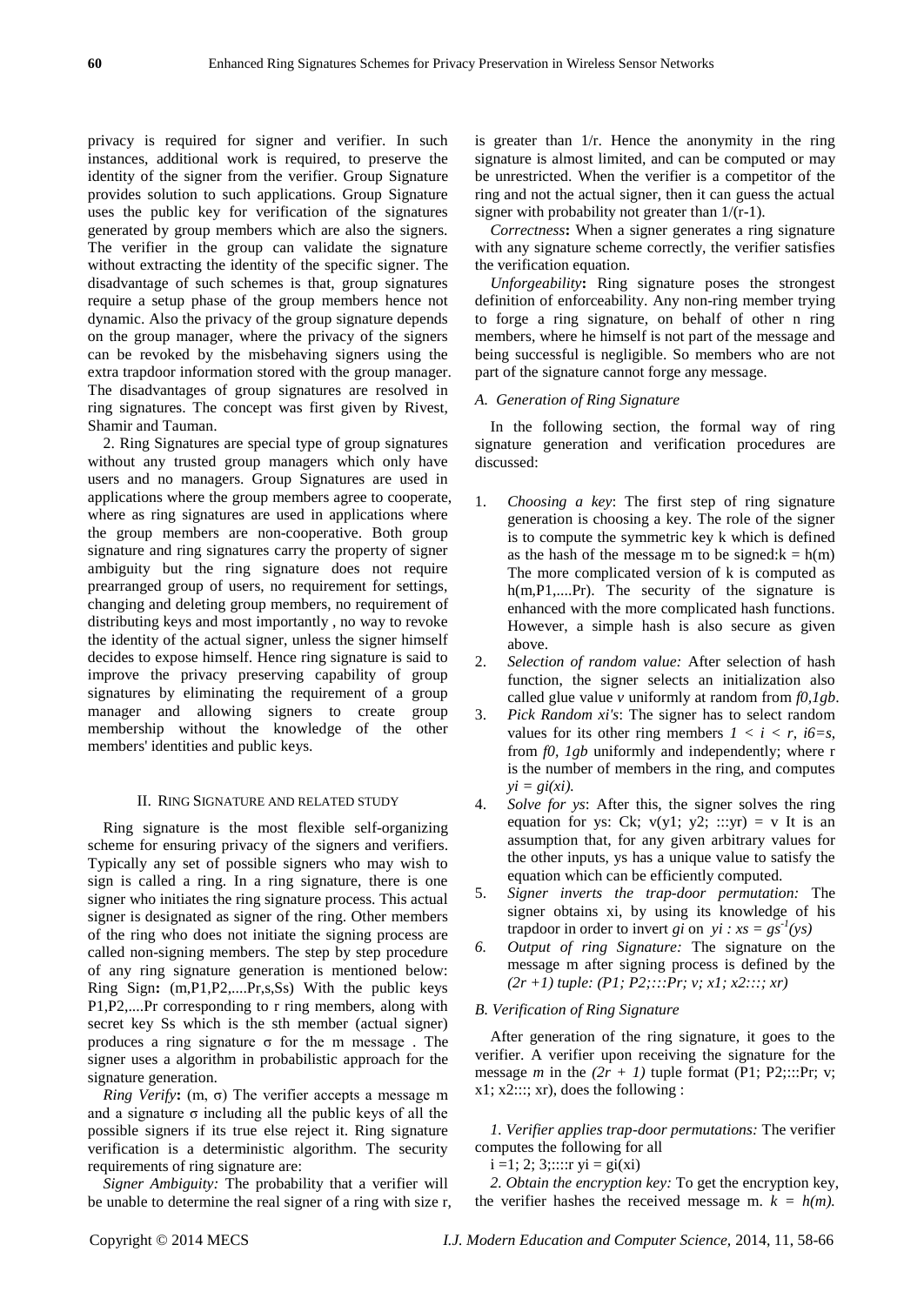*3. Verify the ring equation:* After applying the trapdoor permutations and obtaining the encryption key, the verifier finally checks that the *yi*'s satisfy the fundamental equation. Ck; $v(y1; y2; ::=yr) = v$ .

If the above ring equation is satisfied then the signature is accepted as valid by the verifiers else its rejected. From the property of the ring signature, it can be observed that the size of any ring signature grows linearly with the size of the ring, since the signature has to incorporate the list of ring members. It is an intrinsic shortcoming of ring signature as compared to group signatures with predefined group members. Typically, ring signatures are secure against adaptively chosen message attack in random oracle model. This is only violated, when a polynomial bounded forger has a positive advantage in the following case:

- 1. The Forger first chooses a signer that he or she is interested to compromise and corrupt. Using a challenger C, the forger tries to receive the partial private keys of the compromised signers.
- 2. The challenger C runs the setup algorithm with the security parameter k and shares the system parameter with the forger F.
- 3. Forger F performs hash function queries and signature queries polynomial number of times. Depending on the responses received from the challenger, the forger presents its queries adaptively.
- 4. After that the forger F outputs a valid signature.
- 5. The forger F outputs a signed message m, which is signed by a group of n signers. This signed message does not appear in the set of previous queries and the challenger returns less number of private keys. The forger only wins this game, when the signature turns out to be valid. The probability that the forger may win is the only advantage to him.

#### *C. Categories of Ring Signature:*

Ring signature has very flexible properties and thus it has gain wide popularity. Because of its group property, unconditional anonymity and spontaneity it is the most favourable self organizing privacy scheme used in most of the ad hoc based networks. Depending on the applications, ring signature till date has given different schemes. A ring signature has features of threshold property, link ability, anonymity revocation and deniability. Hence with different applications and accordance with the requirement features, a ring signature demands different features. So in the view of different schemes, ring signature can be classifies into four types:

1. *Threshold and general access ring signature:* Let  $A(t,n)$  is a threshold signature scheme. In  $A(t,n)$  signature scheme, t or more group members can generate the signature for the group. Valid signature generation would not be possible if a group has less than t members. Also any set of group members cannot impersonate another set of members to sign any message, not having any responsibilities. In case of any disputes, the threshold signature can be revoked or opened to detect the original signers without revealing the private keys. This feature of ring signature makes threshold based ring signature useful for companies to share a secret within the company. Bresson et al proposed threshold ring signature in 2002. He applied threshold signature scheme with ring signature and proposed a modified threshold ring signature. A t threshold signature signifies that not less than t members from a group have signed a message. Each ring signature is confirmed by at least t members that they have generated the message. The members of a set have the authority to choose any family of sets and prove to the access members that, they are cooperating members who have computed the signature, keeping the information about the set secret. Bresson et al utilized a combinatorial notion called fair partition to introduce a provably secure scheme.

2. *Linkable ring signature:* The concept of linkable ring signature was first introduced by Liu et al. This signature scheme gives the technique to determine, if two ring signatures are generated by same group member. In a new suitable reduction form of widely popular rewind simulation lemma which also satisfies the properties of anonymity. Based on the proposed scheme by Liu, a new efficient one-round e-voting system without any registration phase was constructed. Linkable ring signature scheme was later enhanced by Tsang et al , by introducing the security notions related to accusatory and non slander ability. The authors also presented first separable linkable ring signature scheme, which has the feature to support an efficient threshold option. In ref , a new linking criterion based on event generation was proposed called as event oriented link ability compared to group oriented link ability. In group oriented link ability, one can tell if two ring signatures are signed by same group, whereas in event oriented link ability one can determine if two ring signatures were created for the same event, even they were created on behalf of different group members. This shows that event oriented linkable signature schemes have more uses and are comparatively more flexible in real world applications. To capture practical and new attacking scenarios, Liu and Wong enhanced the previous security model by adapting more powerful notion of signer anonymity and redefining link ability.

3. *Verifiable ring signature:* A ring signature scheme makes the signer produce ring signature without disclosing its own identity. However, there can be cases, where the signer himself wants to disclose his identity to the verifier, or the verifier only wants to know the signer identity. There are many practical and real life examples for such cases. The ring signature generated by the signer requires being in identity disclosed manner. Suppose the Government issues a notification, that any person who can find the criminal or gives information about the most wanted person, can report to government. In such a case, government may receive messages containing useful information, but at the same time government needs to verify that it came from a valid person. Hence government needs to identity the signer of the message.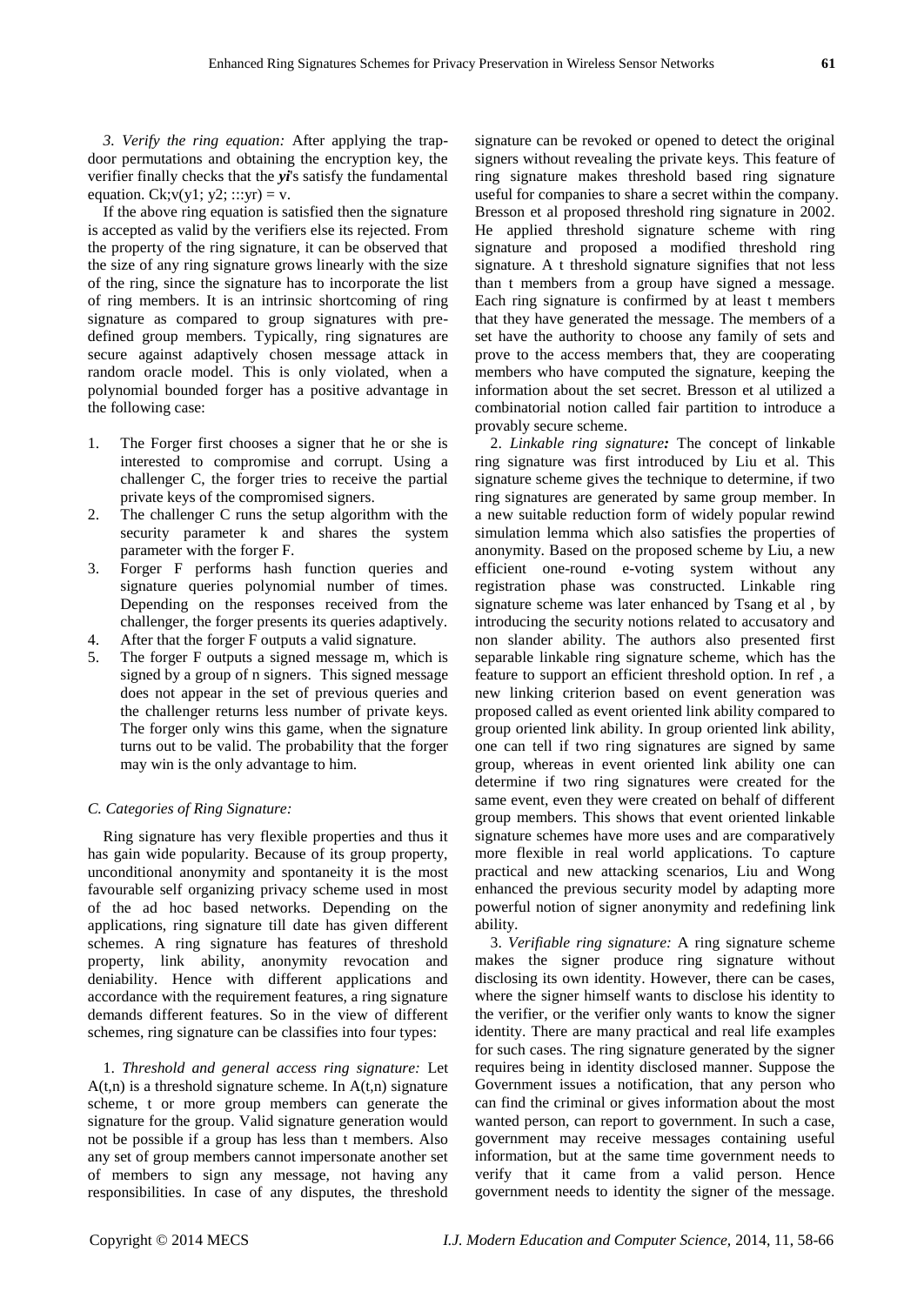Also there will be many persons who will be sending information, and each one of them will be willing to claim to the verifier, here the government that, they have given information and claim the reward. Therefore there should be a mechanism in the ring signature that can disclose the identity of the actual signer only to the verifier. This feature designed and introduced by Lv and Wang in 2003 and formalized the notion of Verifiable ring signatures. So the verifiable ring signature poses the following extra properties: If the actual signer wants to prove that it has produced that signature to the recipient, then the receiver can check whether this claim is valid or not. Gan and Chen proposed an efficient way to transform the original ring signature scheme by Rivest into a verifiable ring signature scheme, in which actual signer can possibly embed its identity information into a subliminal channel. There are also ring signatures scheme posing all the properties of the Rivests signature scheme, but it also enables the original signer to convert the ring signature into ordinary signature through releasing few information. Such ring signature scheme is known as convertible ring signature scheme. Among most of the verifiable ring signature schemes, the identity of the actual signer can be publicly verified. However there are few verifiable signature schemes, where the designated verifier can only verify and identify the actual signer. The verifier cannot prove the identity of the signers to others, since in this case the verifier uses the zero knowledge proof with a non-transferability property.

*4. Deniable ring signature:* The ring signature scheme which has the property of anonymity revocation is known as deniable ring signatures. This was first proposed by Susilo and Nu. In this ring signature scheme, the verifier can interact with the signer or entities to confirm that the signer or entity has signed the signature with zero knowledge interactive proof. In this signature scheme, any signer cannot shift blame to other entities. Denial ring authentication is a combination of ring signatures and deniable authentication. Digital signatures provides authentication of messages thus providing nonrepudiation of messages. In most of the applications, nonrepudiation is one of the desirable properties, but in some applications it may not be. Inspired by such requirements Naor introduced Deniable ring signature scheme in 2002. In such ring authentication scheme, the verifier can be convinced that a entity of an ad-hoc group of participants is authenticating a message m, by not disclosing the identity information of the signer entity. It is also not possible for the verifier to convince any third party entity that message m is authenticated. This has been found in a number of applications. The Deniable ring signature scheme has the following properties:

- 1. It should be a good authentication scheme if no adversary can force a receiver to accept a message for which it is not the intended receiver. So it should be forgery resistant.
- 2. The authentication is done in way of zero knowledge sense, i,e the recipient may do simulated conversation and the result is indistinguishable.
- 3. The authentication does not reveal the identity of the source, i,e it preserves the anonymity in the group of sender, for any arbitrary set of users or any two members of the group and generate indistinguishable conversations to the recipient.
- 4. The scheme should not assume that, the verifier of the authentication process is part of the system and established a public key. Hence this section concludes the various types of ring signature existing till date.

# *D. Applications of Ring Signature*

To appreciate the necessity of ring signature in practical real life applications, Lingling has cited practical scenarios viz leaking a secret or Designated Verifier. Since then, the applications of ring signature emerged in various fields and eventually became a powerful tool for applications in the field of military affairs, National secret Agency, Management, Politics, economics and the like. Ring signatures play a vital role in keeping the secret information, voting for the crucial leaders, e-commerce, press releasing and many more. The Applications of ring Signature is broadly classified as follows:

*Leaking Secrets***:** Ring Signature are used to disclose secrets in an anonymous way, where the identity of the person leaking the secret is hidden, still the verifier is convinced about the authenticity of the disclosed secret. E-Voting or e-cash system: Linkable ring signature scheme are useful for solving the problem of tracing the double spenders or voters directly. So this can be used in e-voting or e-cashing system directly. A short Linkable ring signature scheme is used for such applications especially when the size of the ring is large. Short linkable signature schemes works well to detect double spenders, although it does not work well for tracing the identity of the spender.

*Ad-hoc Networks and wireless sensor networks:* The rapid and steadily growing importance of digital portable devices and mobile applications has spawned various new types of groups and interacting parties which are now-adays very popularly known as ad-hoc groups. ad-hoc group are highly dynamic in nature so it creates new challenges for net- working and its security. These kind of network have minimal infrastructure, without fixed routers or stable links. Spontaneous ad-hoc groups inherently work with these ad-hoc networks, other type of ad-hoc groups are independent of any network infrastructure. Example, A group of users spontaneously decide to communicate confidential data require a suite of protocols without any involvement of any third party or certification authorities with any new public keys. The security of such networks is re considered in the new context. The setup free property spontaneity property of ring signature makes it perfectly suitable for infrastructure less networks. In addition to ad-hoc networks, ring signature is of significant importance for Wireless sensor networks since its working is similar to ad-hoc-networks. This may solve many problems in wireless sensor networks like anonymous authentication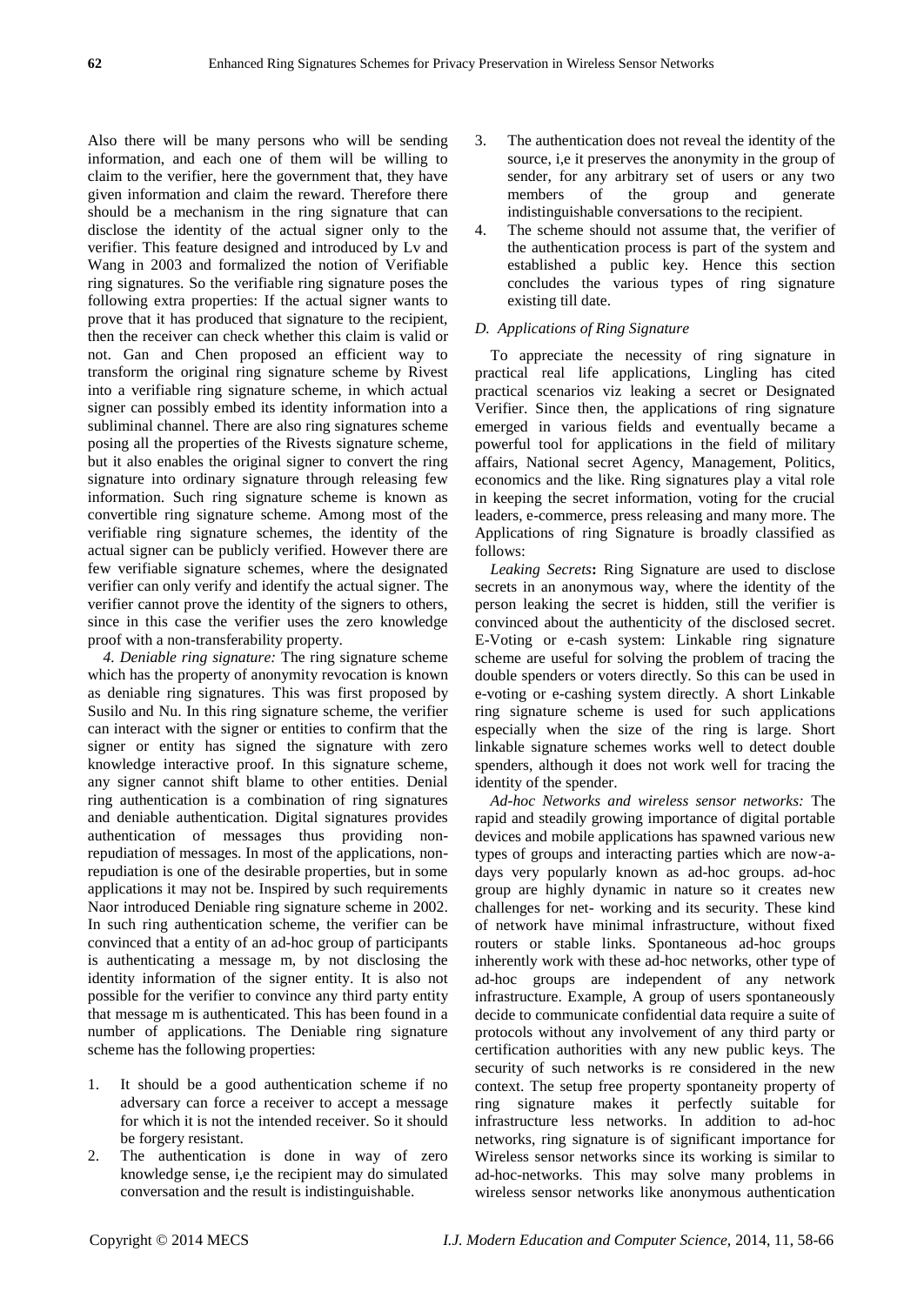among the nodes in the network or providing privacy of a node or privacy of a event.

# *E. Ring Signature as a Privacy Preserving Scheme in WSNs*

Traditional approach in security and privacy was designed to depend on central servers to protect the individual entity by obfuscating the identifying information. But there are several drawbacks in this approach. The most critical is the central server is the single point of failure which controls the private information of other devices. Second, when the users try to contact the central servers for anonymity, there is more traffic overhead in the network and more traffic create opportunities for the adversaries to analyse and attack if they intend to and can also be used to identify the users. Hence Self Organized privacy has become a novel paradigm to provide security and privacy in mobile networks. Self organized privacy does not require any coordinator or central servers to maintain privacy. Security and privacy is based on groups of the users themselves without the need of central authority.

In wireless sensor network, nodes often join into the network group and old members leave the group. Since the nodes are not constant and changes their dynamics with time, self organizing privacy without a manager or coordinator is an important aspect in sensor security. Both group Signatures and ring Signatures provide self organizing privacy. But group signature is manager dependent and works when group members are cooperating. Whereas ring signature do not require any group manager and group members can be noncooperative which is exactly in correlation how sensor network works. Hence ring signature can be used as selforganized privacy scheme for wireless sensor network.

The security of the ring signature used in wireless sensor network also depends on how the rings are formed. The benefits of the ring signature are compromised if the ring members are not chosen properly. Suppose, a node belongs to only one ring in the network, i,e the public key information of the node is not used by any other ring in the network. It is a favourable condition of the adversary to find the ring owner and hence compromise that node. So the ring formation coordination must be maximized to achieve maximum anonymity to defend various adversary attacks. So the viability of using ring signature for providing anonymity and spontaneity for self organized privacy sustains for wireless sensor networks.

#### III. PROBLEM STATEMENT & PROPOSED SCHEME

The scheme used here is based on self-organizing privacy scheme. This section gives the description about the sensors, respective public and private key pair model and event generation in the network. This is followed by the threat model of the network and the kind of adversaries which pose threat to the network. The design goals of the proposed scheme are also listed.



Figure 1. Network model with attack scenario

# *1 System Model:*

We consider the sensors *S={S1,S2, S3, .....Sx}* are deployed where x is the population of the deployed sensors. Nodes are assumed to be deployed in uniform random distribution. Prior to deployment, each sensor is assumed to be loaded with a public /private key pair *(pi; si*), for  $i = 1$ ; 2; 3; 4;.....*x*. Among the public key cryptosystems available, we assume to used ID-based public key cryptography. The event generation in the network, is considered to be random. Event is sensed by the neighboring sensor nodes where the event has occurred. These neighboring nodes will try to report the event occurred to the sink or base station through anonymous authentication, maintaining the privacy of the event as well as privacy of the nodes in terms of location and identity. So the neighboring nodes of the occurred event will form a ring signature groups addressing other selective nodes in the network. The size of the rings will depend on the number of neighboring nodes when the event has occurred. The payload of the messages will depend on the number of nodes in the anonymity set of the rings thus varying the network performance. Fig 1 depicts the aforesaid scenario. The yellow color nodes are the neighbor nodes where the event has occurred. These nodes are the initiators of the ring. We assume that the nodes under the big circles are part of the anonymity set of the respective signers which is a yellow node. The sensing nodes report the event to the sink thus forming multipath. Near the sink there is a node, which is part of two rings. This can be threat for a correlation attack. We discuss this attack model relevant section.

# *2 Threat Model:*

The adversary model is assumed to be both local adversaries and global adversaries. The local adversary will have limited access to the network information and will be able to monitor a small part of the network at any instance of time. An adversary may place eavesdropping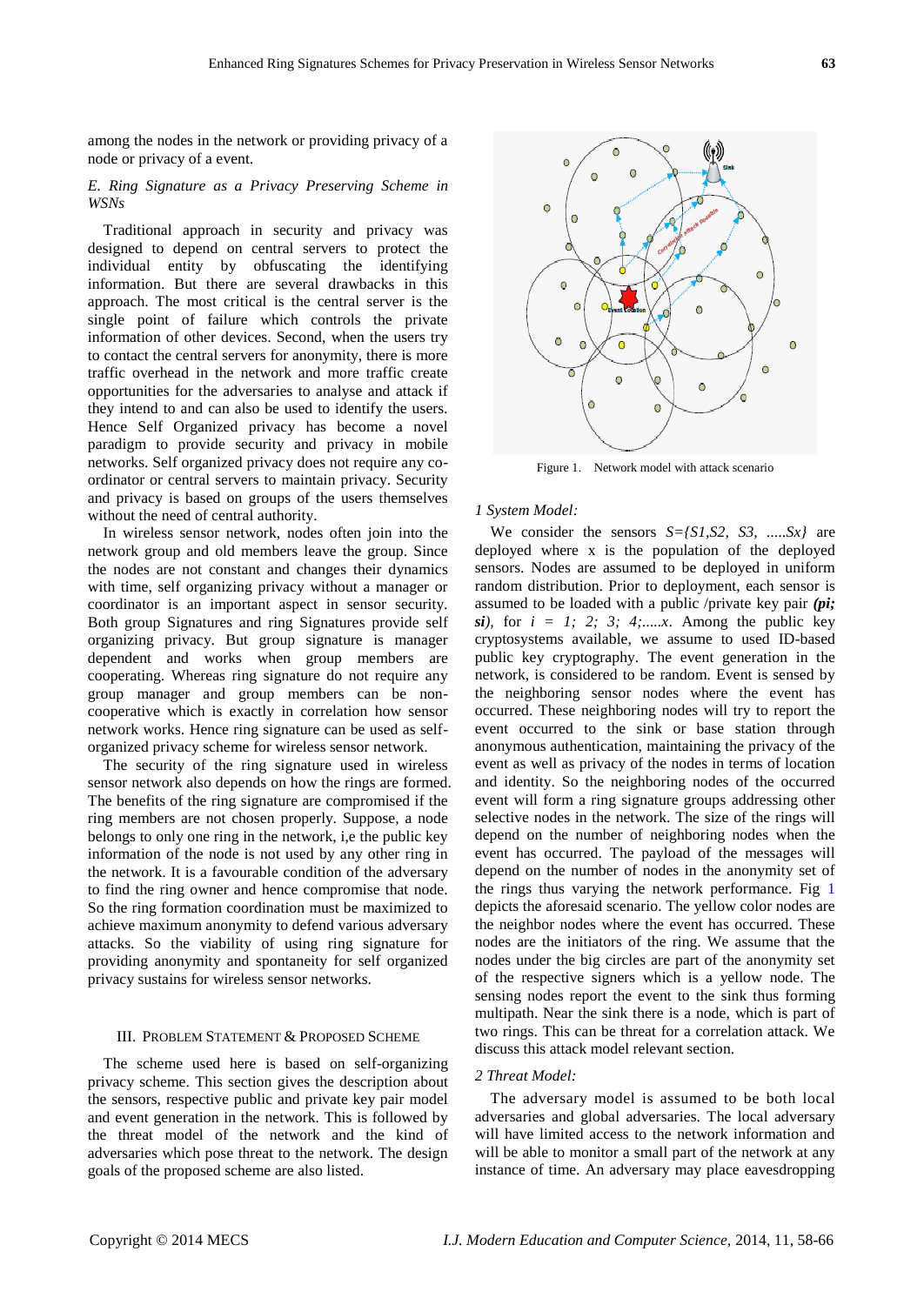node in the network thus trying to deploy its own infrastructure. It can also exploit an existing infrastructure by accessing the network information. Unlike the local adversary, the global adversary is able to have information related to the whole network. Global adversaries are assumed to have more computational and communication power. It has the capability to monitor the whole network and access to local adversary as well. Local adversaries can also collude and give information to the global adversaries.

#### *3 Design Goals:*

Depending on the above model, the following design goals have been defined:

- *i. Privacy of Nodes*: The nodes in the network should be able to authenticate themselves to the other nodes without being identified either by its location or node ID.
- *ii. Privacy of the Event:* The location and the information related to a event generated in the network should be hidden while information is owing in the network from source to sink.

#### *A. Proposed Scheme*

This section discuss in detail about our two folded privacy preserving scheme for wireless sensor network using the self organizing privacy scheme of ring signature.

#### *1. Privacy of Data:*

The anonymous authentication feature based on ring signature is the key for achieving the objectives of the scheme. Each node i in the network is associated with a pseudonym which is the public key of the nodes working as authenticator as well as identifier. Every Node i sensing the event belongs to a ring Ri which is a collection of finite nodes distributed over the network .Let  $R = {R1, R2, R3, \ldots}$  be the set of rings formed in the network. After the occurrence of an event, the evolution of the rings takes place. Let m is the information related to a event and *N = {n1,n2,n3.....nm}* be the neighbors where  $m < S$ ,  $S =$  set of nodes deployed in the area. For each node  $i \in N$ , generates ring signature σ(m; p1; p2;....; pr; i; Si) ,p1; p2;....; *pr* public key of the nodes and Si is the secret key of the node. The other nodes in the network upon receipt of *(m; σ)* verifies the signature. If the received signature at node i contains Pi, then node i outputs true and forwards the message else discard it. The signer remains anonymous throughout the network. The sensed object or event is securely transferred to the sink through the nodes which are the part of the evolved rings. Any entity which is not part of the ring cannot gain knowledge about the information in the message. So this scheme fulfils our goal of data privacy.

### *2. Privacy of the Event:*

Data is embedded into a message which is encrypted; also the message is transferred through the formation of ring signature which helps the nodes to preserve its identity. The source of the message is the signer of the ring. The signer sends the message anonymously through the ring formation. Thus the identity of the signer is not revealed. In our assumed scenario, the signer of the ring is the node who senses the event or object. Since the signers are themselves anonymous, the location of the event remains undisclosed to non-ring members. This ensures the contextual privacy in terms of location of the event or object.

### *B. Solidarity of the Proposed Scheme*

In this section we will be discussing about the expediency of our proposed scheme against different attack scenarios. First its effectiveness against local adversaries will be analyzed followed by more powerful kind of attackers called global adversaries.

# *1. Against Local Adversaries:*

There are few inherent properties of ring signature, whose occurrence in the network may favors adversaries to trace a node and tamper information. Two signatures generated by the same node are not equivalent, since the anonymity set are becomes different, so ring signatures are unlikable. Also, the signer *Si* of a ring *Ri* is anonymous to an adversary, only if the adversary is unable to detect that i is the ring owner. If the public key of i is not used by any other ring in the network, in such scenarios an adversary can conclude that i is the owner of the ring *Ri* with very high probability. This is a probable situation where the node i can be compromised by the local adversaries. The probability that the public key *Ps*  of signer *Si* of the ring will not be used by any other ring is negligible. So a local adversary close to the message source will not gain much information in his favor.

Nodes form the ring based on the event generated in the network, so there will be redundant paths to the sink from the source. The redundant path may have node i such that  $i \in Rm$  and  $i \in Rn$  where Rm and Rn are two different ring anonymity sets. An adversary trying to eavesdrop on the network will be interested in more traffic flow zone. The nodes near the sink will have more traffic. As mentioned earlier, each node in the network will be part of some ring. So near the sink there will be more nodes belonging to more than one anonymity set. Such nodes will be target of an adversary to learn about the information flow in the network. The compromised node in such case may give false positive or false negative response and will send message to the next hop. Since the compromised node will be part of some ring, the downstream nodes in the anonymity set can detect the adversary action.

#### *2. Against Global Adversaries:*

Global Adversaries are assumed to have more computational and communication power. It can have more information than the local adversaries about the network, like about the ring formation pattern, location of more traffic flow. It can also make the local adversaries collude. Global adversaries can locate redundant paths, by observing the traffic pattern. We have discussed how node can be compromised by the local adversaries and detection of such compromised nodes. We assume that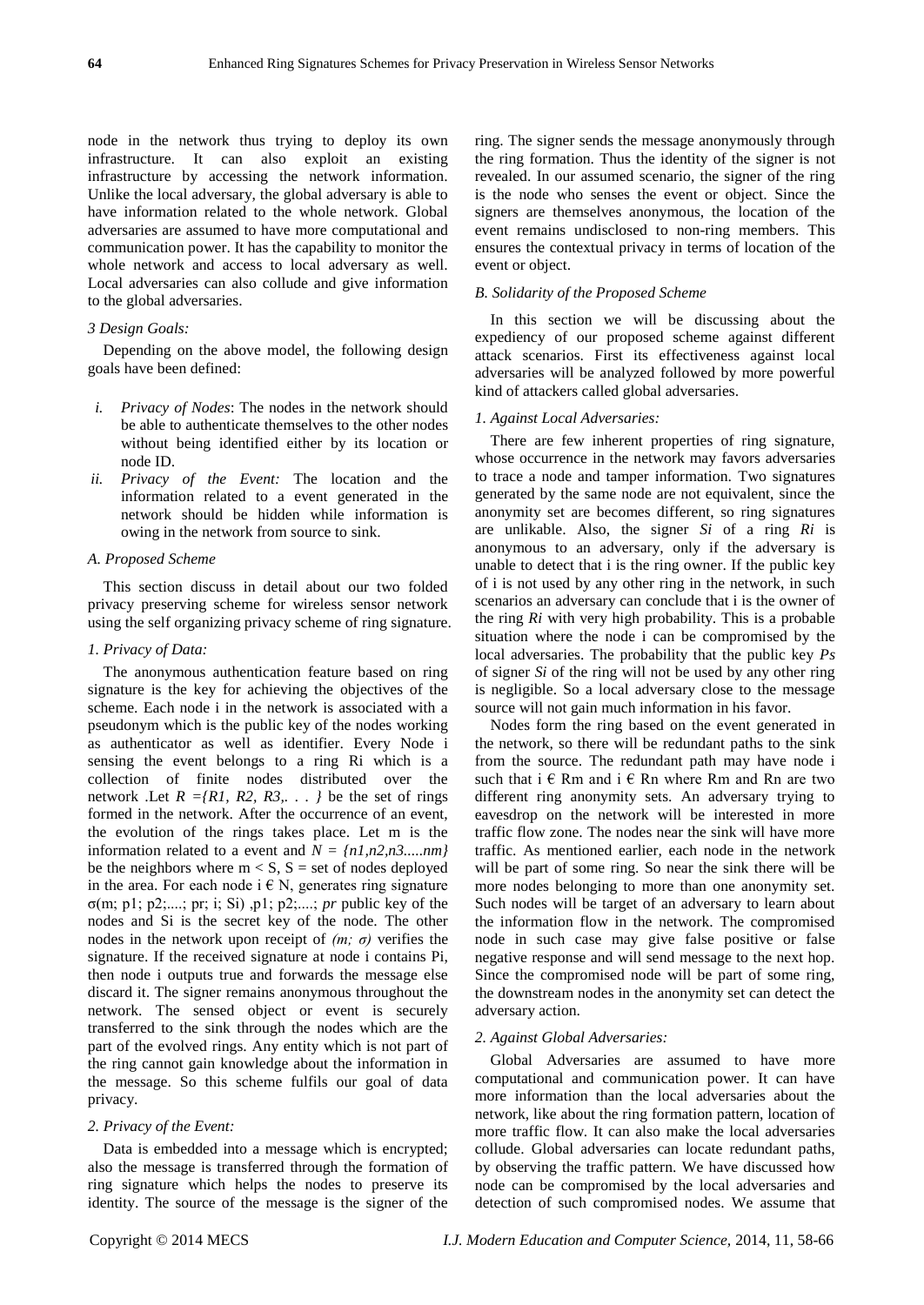Global adversaries will be interested to know about the event occurrence in the network. The adversary sitting in a node common to different rings will try to correlate the outputs, thus gaining access to one of the upstream nodes. So global adversaries can make a correlation attack. This can compromise very nodes and tamper the sensed data. But there are multiple paths in the network to report the event to the sink. The probability of compromising all of them is very low. So sink or the other downstream nodes will receive multiple values from different paths. This will make the downstream nodes to conclude that an attack has been occurred in the network and thus the event is also compromised.

#### IV. SUMMARY

The privacy preserving schemes proposed till date in wireless sensor network provides either data privacy or context privacy and in few schemes both the privacy schemes are proposed. Our scheme provides both data and context privacy with self organizing cryptographic technique. The distinguishing feature of this scheme is that, it provides self organized privacy with the potential to detect any compromised node as well as event in the network. This scheme is secure against local/internal adversaries and global/external adversaries.

# V. CONCLUSIONS

In this paper we have proposed a scheme which assures to ensure both data and context privacy in wireless sensor network. Till now enormous amount of work have been carried out for achieving privacy in sensor networks. But maximum of these works concentrates on routing techniques. Although these techniques are quite robust against different adversary attacks, they incur significant overhead to the network. Problem with existing schemes is that in most of the cases too much redundant traffic flow is generated, which mars the objective of energy efficient design. Observing these problems, we proposed the scheme to achieve data and context privacy using ring signature. Network overhead in terms of less throughput and greater delay is an inherent problem with any cryptographic signature scheme. Reason behind this is the use of cryptographic keys, message digests and signature values.

We have proposed self-organizing privacy preserving scheme which uses light weight cryptographic scheme. Light weight source and message authentication is a critical for low delay reliable delivery of message in WSN. Ring signature scheme proposed in this work requires low computational power and reduced storage overheads due to the small key size and simple operations. As expected, the signature also results high throughput and less delay ratio. The queue build up at the nodes is also within their storage capacity. However, the key distribution and management has to be studied to

establish the effectiveness of Ring signature for WSN.

#### **REFERENCES**

- [1] N. Li, N. Zhang, S. K. Das, and B. Thuraisingham, \Privacy preservation in wireless sensor networks: A stateof-the-art survey," Ad Hoc Netw., vol. 7, pp. 1501-1514, November 2009.
- [2] P. Kamat, Y. Zhang, W. Trappe, and C. Ozturk, \Enhancing source-location privacy in sensor network routing," in Distributed Computing Systems, 2005. ICDCS 2005. Proceedings.
- [3] P. Kamat, W. Xu, W. Trappe, and Y. Zhang, \Temporal privacy in wireless sensor net-works," in Distributed Computing Systems, 2007. ICDCS '07. 27th International Conference on, p. 23, june 2007.
- [4] Y. Xi, L. Schwiebert, and W. Shi, \Preserving source location privacy in monitoring-based wireless sensor networks," in Parallel and Distributed Processing Symposium, 2006. IPDPS 2006. 20th International, p. 8 pp., April 2006.
- [5] K. Mehta, D. Liu, and M. Wright, \Protecting location privacy in sensor networks against a global eavesdropper," Mobile Computing, IEEE Transactions on, vol. PP, no. 99, p. 1, 2011.
- [6] R. Lu, X. Lin, H. Zhu, and X. Shen, \Tesp2: Timed efficient source privacy preservation scheme for wireless sensor networks," in Communications (ICC), 2010 IEEE International Conference on, pp. 1 6, may 2010.
- [7] I. de Dieu, J. Wang, D. Asturias, S. Lee, and Y.-K. Lee, \Edpps: An energy-efficient data privacy protection scheme for wireless sensor networks," in Computer Sciences and Convergence Information Technology (ICCIT), 2010 5th International Conference on, pp. 451- 456, 30 2010-dec. 2 2010.
- [8] Z.-h. Qi, G. Yang, X.-y. Ren, and Y.-w. Li, \An id-based ring signcryption scheme for wireless sensor networks," in Wireless Sensor Network, 2010. IET-WSN. IET International Conference on, pp. 368- 373, nov. 2010.
- [9] R. Zhang, Y. Zhang, and K. Ren, \Dp 000b2; ac: Distributed privacy-preserving access control in sensor networks," in INFOCOM 2009, IEEE, pp. 1251-1259, April 2009.
- [10] P. Tsang, V. Wei, T. Chan, M. Au, J. Liu, and D. Wong, \Separable linkable threshold ring signatures," in Progress in Cryptology - INDOCRYPT 2004 (A. Canteaut and K. Viswanathan, eds.), vol. 3348 of Lecture Notes in Computer Science, pp. 337-376, Springer Berlin / Heidelberg, 2005.
- [11] J. Liu, V. Wei, and D. Wong, \Linkable spontaneous anonymous group signature for ad-hoc groups," in Information Security and Privacy (H. Wang, J. Pieprzyk, and V. Varadharajan,eds.), vol. 3108 of Lecture Notes in Computer Science, pp. 325-335, Springer Berlin /Heidelberg, 2004.
- [12] L. Wang, G. Zhang, and C. Ma, \A survey of ring signature," Frontiers of Electrical and Electronic Engineering in China, vol. 3, pp. 10- 19, 2008.
- [13] J. Freudiger, \Evolution of self organized privacy," 2008.
- [14] J. Liu and D. Wong, \Linkable ring signatures: Security models and new schemes," in Computational Science and Its Applications ICCSA 2005 (O. Gervasi, M. Gavrilova, V. Kumar, A. Lagan, H. Lee, Y. Mun, D. Taniar, and C. Tan, eds.), vol. 3481 of Lecture Notes in Computer Science, pp. 88-89, Springer Berlin / Heidelberg, 2005.